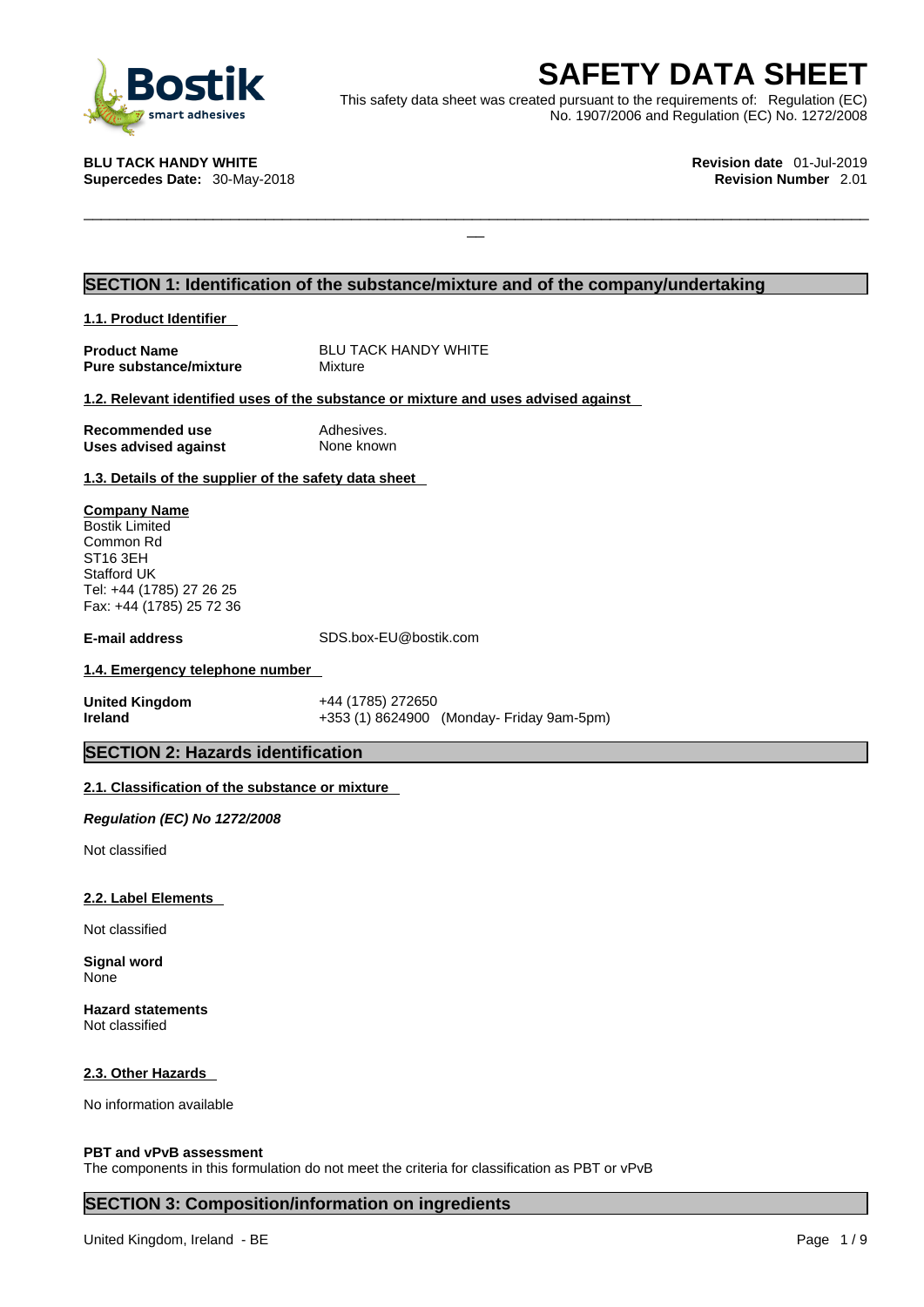\_\_\_\_\_\_\_\_\_\_\_\_\_\_\_\_\_\_\_\_\_\_\_\_\_\_\_\_\_\_\_\_\_\_\_\_\_\_\_\_\_\_\_\_\_\_\_\_\_\_\_\_\_\_\_\_\_\_\_\_\_\_\_\_\_\_\_\_\_\_\_\_\_\_\_\_\_\_\_\_\_\_\_\_\_\_\_\_\_\_\_

# **3.1 Substances**

Not applicable

# **Mixtures**

| <b>Chemical name</b>                                        | EC No.    | <b>CAS No.</b> | Weight-% | <b>Classification</b><br>according to<br><b>Regulation (EC)</b><br>No. 1272/2008<br><b>[CLP]</b> | <b>Specific</b><br>concentration limit<br>(SCL) | <b>REACH</b><br><b>Registration</b><br><b>Number</b> |
|-------------------------------------------------------------|-----------|----------------|----------|--------------------------------------------------------------------------------------------------|-------------------------------------------------|------------------------------------------------------|
| White mineral oil,<br>petroleum                             | 232-455-8 | 8042-47-5      | $1 - 5$  | Asp. Tox. 1<br>(H304)                                                                            |                                                 | 01-2119487078- <br>$27  xxx$                         |
| Distillates, petroleum,<br>hydrotreated light<br>paraffinic | 265-158-7 | 64742-55-8     | $1 - 5$  | Asp. Tox. 1<br>(H304)                                                                            |                                                 | 01-2119487077-<br>29-XXXX                            |

# **Full text of H- and EUH-phrases: see section 16**

This product does not contain candidate substances of very high concern at a concentration >=0.1% (Regulation (EC) No. 1907/2006 (REACH), Article 59)

| <b>SECTION 4: First aid measures</b>    |                                                                                                                                          |  |
|-----------------------------------------|------------------------------------------------------------------------------------------------------------------------------------------|--|
| 4.1. Description of first aid measures  |                                                                                                                                          |  |
| <b>General advice</b>                   | Take a copy of the Safety Data Sheet when going for medical treatment.                                                                   |  |
| <b>Inhalation</b>                       | Remove to fresh air. IF exposed or concerned: Get medical advice/attention.                                                              |  |
| Eye contact                             | Rinse thoroughly with plenty of water for at least 15 minutes, lifting lower and upper<br>eyelids. Consult a doctor.                     |  |
| <b>Skin contact</b>                     | Wash skin with soap and water. In the case of skin irritation or allergic reactions see a<br>doctor.                                     |  |
| Ingestion                               | Clean mouth with water. Do NOT induce vomiting. Drink 1 or 2 glasses of water. Never<br>give anything by mouth to an unconscious person. |  |
|                                         | 4.2. Most important symptoms and effects, both acute and delayed                                                                         |  |
| <b>Symptoms</b>                         | No information available.                                                                                                                |  |
|                                         | 4.3. Indication of any immediate medical attention and special treatment needed                                                          |  |
| Note to doctors                         | Treat symptomatically.                                                                                                                   |  |
| <b>SECTION 5: Firefighting measures</b> |                                                                                                                                          |  |
| 5.1. Extinguishing media                |                                                                                                                                          |  |
| Suitable extinguishing media            | Use extinguishing measures that are appropriate to local circumstances and the<br>surrounding environment.                               |  |
| Unsuitable extinguishing media          | Full water jet. Do not scatter spilled material with high pressure water streams.                                                        |  |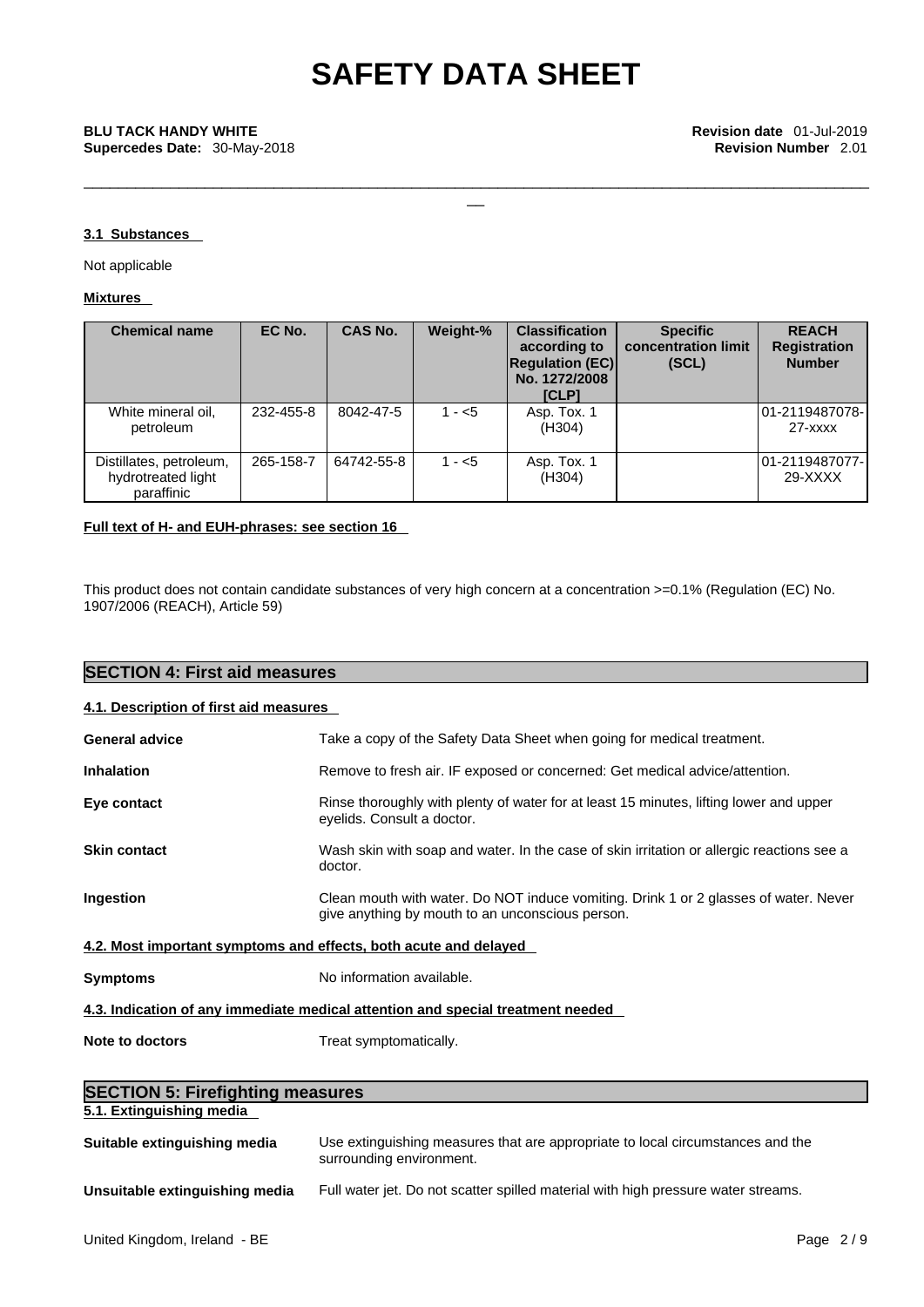\_\_\_\_\_\_\_\_\_\_\_\_\_\_\_\_\_\_\_\_\_\_\_\_\_\_\_\_\_\_\_\_\_\_\_\_\_\_\_\_\_\_\_\_\_\_\_\_\_\_\_\_\_\_\_\_\_\_\_\_\_\_\_\_\_\_\_\_\_\_\_\_\_\_\_\_\_\_\_\_\_\_\_\_\_\_\_\_\_\_\_

#### **5.2. Special hazards arising from the substance or mixture**

**Specific hazards arising from the** Thermal decomposition can lead to release of toxic and corrosive gases/vapours. **chemical**

## **5.3. Advice for firefighters**

| Special protective equipment for | Firefighters should wear self-contained breathing apparatus and full firefighting turnout |
|----------------------------------|-------------------------------------------------------------------------------------------|
| fire-fighters                    | gear. Use personal protection equipment.                                                  |

# **SECTION 6: Accidental release measures**

| 6.1. Personal precautions, protective equipment and emergency procedures |
|--------------------------------------------------------------------------|
|--------------------------------------------------------------------------|

| <b>Personal precautions</b><br>Ensure adequate ventilation. Avoid contact with skin, eyes or clothing. |  |
|--------------------------------------------------------------------------------------------------------|--|
|--------------------------------------------------------------------------------------------------------|--|

- **Other information** Ventilate the area. Prevent further leakage or spillage if safe to do so.
- **For emergency responders** Use personal protection recommended in Section 8.
- **6.2. Environmental precautions**
- **Environmental precautions** Do not flush into surface water or sanitary sewer system. Do not allow to enter into soil/subsoil. See Section 12 for additional Ecological Information.

# **6.3. Methods and material for containment and cleaning up**

**Methods for containment** Use a non-combustible material like vermiculite, sand or earth to soak up the product and place into a container for later disposal.

# **Methods for cleaning up** Take up mechanically, placing in appropriate containers for disposal.

### **6.4. Reference to other sections**

**SECTION 7: Handling and storage** 

**Reference to other sections** See section 8 for more information. See section 13 for more information.

| 7.1. Precautions for safe handling                                |                                                                                                                                                                                                                               |
|-------------------------------------------------------------------|-------------------------------------------------------------------------------------------------------------------------------------------------------------------------------------------------------------------------------|
| Advice on safe handling                                           | Ensure adequate ventilation. Use personal protective equipment as required. Avoid<br>contact with skin, eyes or clothing.                                                                                                     |
| <b>General hygiene considerations</b>                             | Handle in accordance with good industrial hygiene and safety practice. Do not eat, drink<br>or smoke when using this product. Wash thoroughly after handling. Take off all<br>contaminated clothing and wash it before reuse. |
| 7.2. Conditions for safe storage, including any incompatibilities |                                                                                                                                                                                                                               |
| <b>Storage Conditions</b>                                         | Keep container tightly closed in a dry and well-ventilated place. Keep away from food,<br>drink and animal feedingstuffs.                                                                                                     |
| 7.3. Specific end use(s)                                          |                                                                                                                                                                                                                               |
| Snecific Llse(s)                                                  |                                                                                                                                                                                                                               |

**Specific Use(s)** Adhesives.

**Risk Management Methods (RMM)** The information required is contained in this Safety Data Sheet.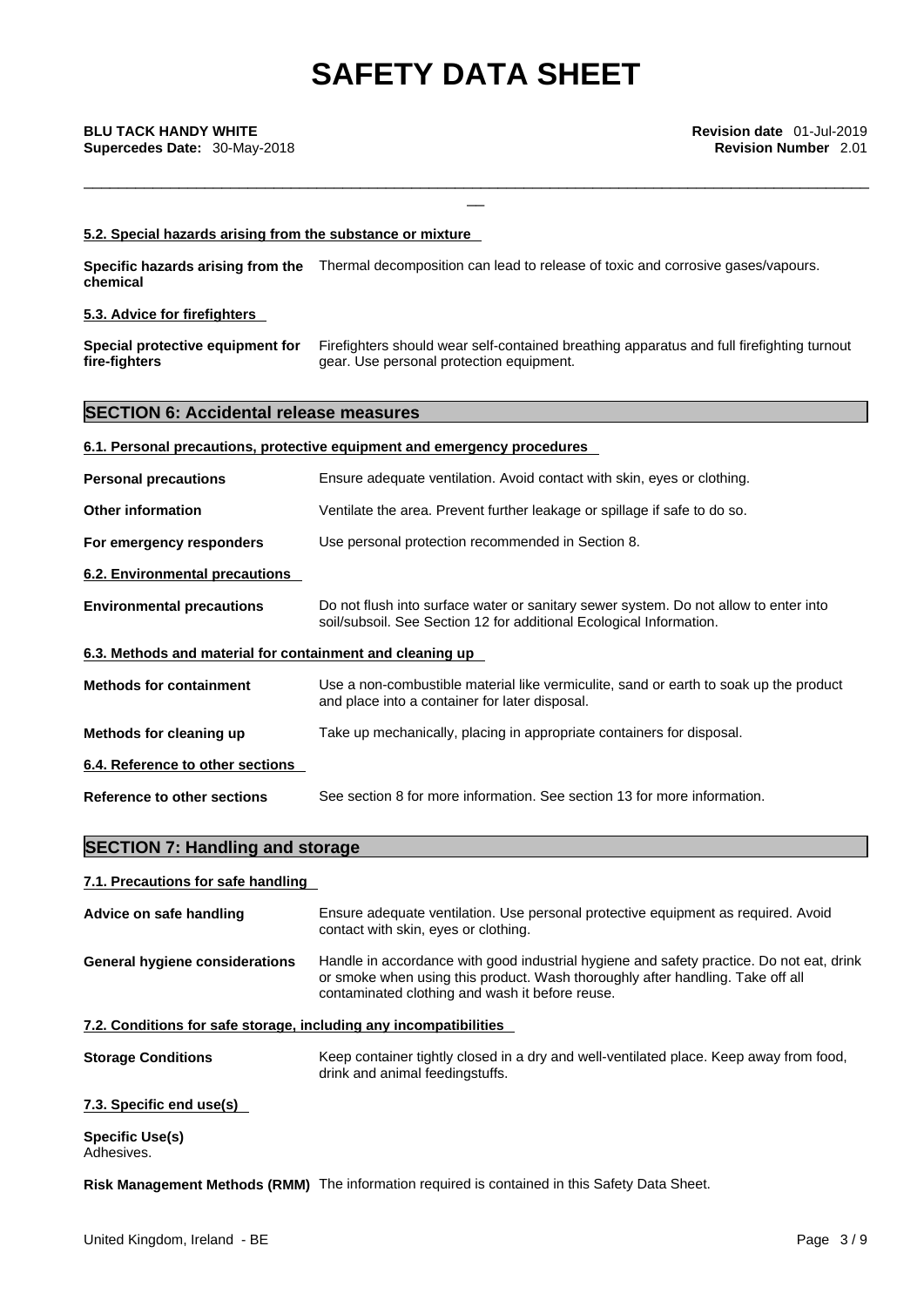\_\_\_\_\_\_\_\_\_\_\_\_\_\_\_\_\_\_\_\_\_\_\_\_\_\_\_\_\_\_\_\_\_\_\_\_\_\_\_\_\_\_\_\_\_\_\_\_\_\_\_\_\_\_\_\_\_\_\_\_\_\_\_\_\_\_\_\_\_\_\_\_\_\_\_\_\_\_\_\_\_\_\_\_\_\_\_\_\_\_\_

**Other information** Observe technical data sheet.

# **SECTION 8: Exposure controls/Personal protection**

## **8.1. Control parameters**

**Exposure Limits**

| <b>Chemical name</b> | <b>European Union</b> | <b>Ireland</b>            | <b>United Kingdom</b>     |
|----------------------|-----------------------|---------------------------|---------------------------|
| Limestone            |                       | TWA: $10 \text{ mg/m}^3$  | TWA: $10 \text{ mg/m}^3$  |
| 1317-65-3            |                       | TWA: $4 \text{ mg/m}^3$   | TWA: $4 \text{ mg/m}^3$   |
|                      |                       | STEL: $30 \text{ mg/m}^3$ | STEL: $30 \text{ mg/m}^3$ |
|                      |                       | STEL: $12 \text{ mg/m}^3$ | STEL: $12 \text{ mg/m}^3$ |
| Titanium dioxide     |                       | TWA: $10 \text{ mg/m}^3$  | TWA: $10 \text{ mg/m}^3$  |
| 13463-67-7           |                       | TWA: $4 \text{ mg/m}^3$   | TWA: $4 \text{ mg/m}^3$   |
|                      |                       | STEL: $30 \text{ mg/m}^3$ | STEL: $30 \text{ mg/m}^3$ |
|                      |                       | STEL: $12 \text{ mg/m}^3$ | STEL: $12 \text{ mg/m}^3$ |

**Derived No Effect Level (DNEL)** No information available

**Predicted No Effect Concentration** No information available. **(PNEC)** 

**8.2. Exposure controls** 

**Engineering controls** No information available.

**Personal Protective Equipment Eye/face protection** No special technical protective measures are necessary.<br> **Skin and body protection** None under normal use conditions. **Skin and body protection** None under normal use conditions.

**Environmental exposure controls** No information available.

# **SECTION 9: Physical and chemical properties**

## **9.1. Information on basic physical and chemical properties**

| <b>Physical state</b><br>Appearance<br>Colour<br>Odour<br><b>Odour threshold</b> | Solid<br><b>Flakes</b><br>White<br>No information available<br>No information available |                  |
|----------------------------------------------------------------------------------|-----------------------------------------------------------------------------------------|------------------|
| <b>Property</b>                                                                  | Values                                                                                  | Remarks • Method |
| рH                                                                               | Not applicable No data available                                                        |                  |
| Melting point / freezing point                                                   | No data available                                                                       |                  |
| Boiling point / boiling range                                                    | No data available                                                                       |                  |
| <b>Flash point</b>                                                               | No data available                                                                       |                  |
| <b>Evaporation rate</b>                                                          | No data available                                                                       |                  |
| Flammability (solid, gas)                                                        | No data available                                                                       |                  |
| <b>Flammability Limit in Air</b>                                                 |                                                                                         |                  |
| Upper flammability or explosive No data available<br>limits                      |                                                                                         |                  |
| Lower flammability or explosive No data available<br>limits                      |                                                                                         |                  |
| Vapour pressure                                                                  | No data available                                                                       |                  |
| Vapour density                                                                   | No data available                                                                       |                  |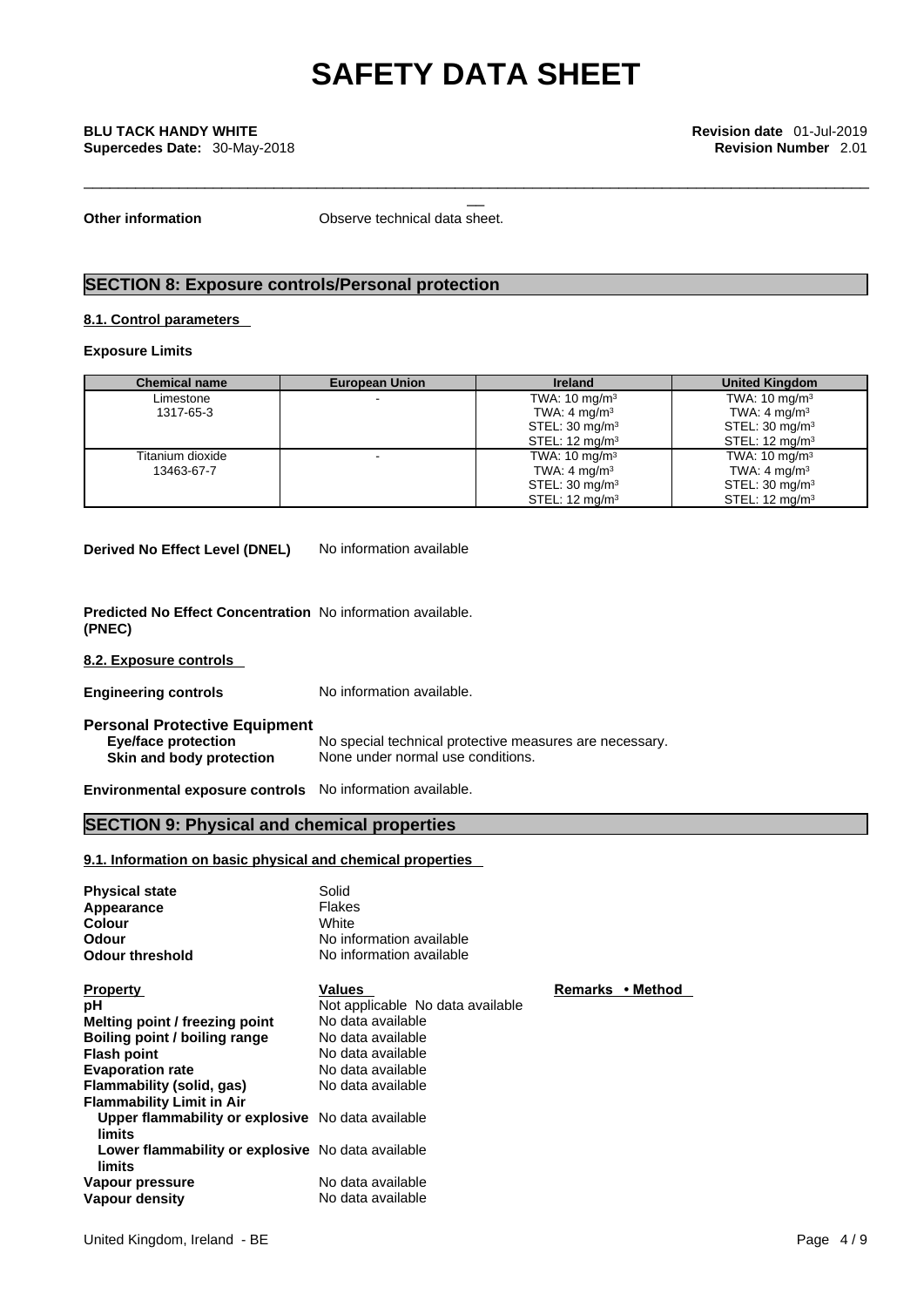\_\_\_\_\_\_\_\_\_\_\_\_\_\_\_\_\_\_\_\_\_\_\_\_\_\_\_\_\_\_\_\_\_\_\_\_\_\_\_\_\_\_\_\_\_\_\_\_\_\_\_\_\_\_\_\_\_\_\_\_\_\_\_\_\_\_\_\_\_\_\_\_\_\_\_\_\_\_\_\_\_\_\_\_\_\_\_\_\_\_\_

**BLU TACK HANDY WHITE**<br> **Supercedes Date:** 30-May-2018<br> **BLU TACK HANDY WHITE**<br> **Revision Number** 2.01<br>
Revision Number 2.01 **Supercedes Date:** 30-May-2018 **Revision Number** 2.01

| Water solubility<br>No data available<br>Solubility(ies)<br>No data available<br><b>Partition coefficient</b><br>No data available<br>No data available<br><b>Autoignition temperature</b><br><b>Decomposition temperature</b><br>No data available<br>Kinematic viscosity<br>No data available<br><b>Dynamic viscosity</b><br>No data available<br><b>Explosive properties</b><br>No data available<br><b>Oxidising properties</b><br>No data available | <b>Relative density</b> | 1.8 |
|----------------------------------------------------------------------------------------------------------------------------------------------------------------------------------------------------------------------------------------------------------------------------------------------------------------------------------------------------------------------------------------------------------------------------------------------------------|-------------------------|-----|
|                                                                                                                                                                                                                                                                                                                                                                                                                                                          |                         |     |
|                                                                                                                                                                                                                                                                                                                                                                                                                                                          |                         |     |
|                                                                                                                                                                                                                                                                                                                                                                                                                                                          |                         |     |
|                                                                                                                                                                                                                                                                                                                                                                                                                                                          |                         |     |
|                                                                                                                                                                                                                                                                                                                                                                                                                                                          |                         |     |
|                                                                                                                                                                                                                                                                                                                                                                                                                                                          |                         |     |
|                                                                                                                                                                                                                                                                                                                                                                                                                                                          |                         |     |
|                                                                                                                                                                                                                                                                                                                                                                                                                                                          |                         |     |
|                                                                                                                                                                                                                                                                                                                                                                                                                                                          |                         |     |

**9.2. Other information Softening Point** No information available **Molecular weight** No information available **Bulk density No information available VOC Content (%)** No information available **Density No information available** 

**Solid content (%)** No information available

# **SECTION 10: Stability and reactivity**

# **10.1. Reactivity Reactivity No information available. 10.2. Chemical stability Stability** Stable under normal conditions. **Explosion Data Sensitivity to mechanical impact**  None. **Sensitivity to static discharge** None. **10.3. Possibility of hazardous reactions Possibility of hazardous reactions** None under normal processing. **10.4. Conditions to avoid Conditions to avoid** None known based on information supplied. **10.5. Incompatible materials Incompatible materials** None known based on information supplied. **10.6. Hazardous decomposition products Hazardous decomposition products**  None under normal use conditions. Stable under recommended storage conditions.

# **SECTION 11: Toxicological information**

**11.1. Information on toxicological effects**

### **Information on likely routes of exposure**

#### **Product Information** .

**Inhalation** Based on available data, the classification criteria are not met.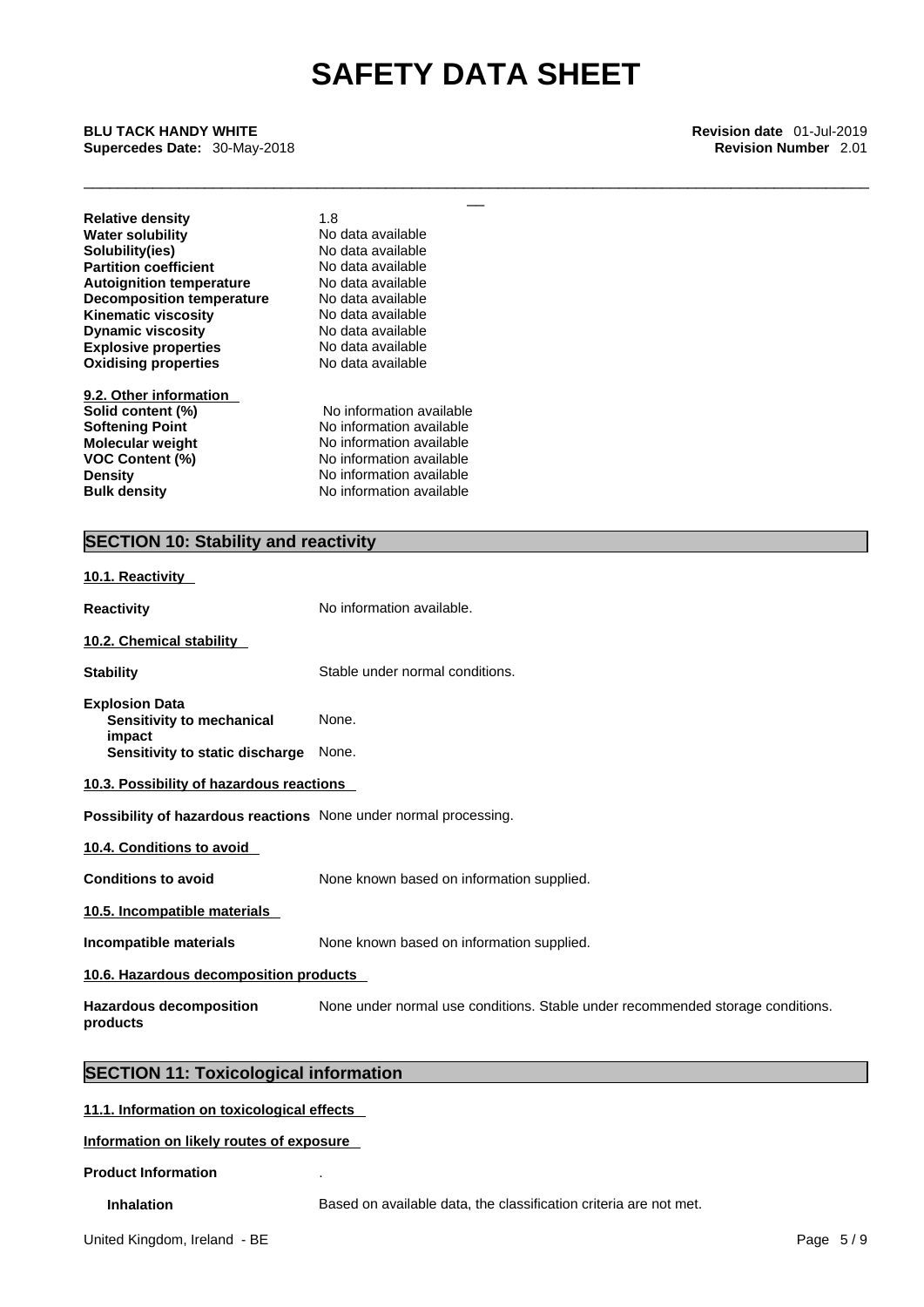\_\_\_\_\_\_\_\_\_\_\_\_\_\_\_\_\_\_\_\_\_\_\_\_\_\_\_\_\_\_\_\_\_\_\_\_\_\_\_\_\_\_\_\_\_\_\_\_\_\_\_\_\_\_\_\_\_\_\_\_\_\_\_\_\_\_\_\_\_\_\_\_\_\_\_\_\_\_\_\_\_\_\_\_\_\_\_\_\_\_\_

| Eye contact         | Based on available data, the classification criteria are not met.            |  |
|---------------------|------------------------------------------------------------------------------|--|
| <b>Skin contact</b> | Based on available data, the classification criteria are not met.            |  |
| Ingestion           | Based on available data, the classification criteria are not met.            |  |
|                     | Symptoms related to the physical, chemical and toxicological characteristics |  |
| Symptoms            | No information available.                                                    |  |

**Numerical measures of toxicity**

**Acute Toxicity** 

**The following values are calculated based on chapter 3.1 of the GHS document ATEmix** (dermal)

# **Component Information**

| Chemical name                 | Oral LD50                 | Dermal LD50               | Inhalation LC50                      |
|-------------------------------|---------------------------|---------------------------|--------------------------------------|
| White mineral oil, petroleum  | $>$ 5000 mg/kg (Rat)      |                           | $CL50$ (4h) $>5$ mg/l (Rat)          |
| 8042-47-5                     |                           |                           |                                      |
| Distillates, petroleum,       | $LD50 > 5000$ mg/kg (Rat) | LD50> 5000 mg/kg (Rabbit) | $=$ 3900 mg/m <sup>3</sup> (Rat) 4 h |
| hydrotreated light paraffinic |                           | OECD 402                  |                                      |
| 64742-55-8                    |                           |                           |                                      |

# **Delayed and immediate effects as well as chronic effects from short and long-term exposure**

| <b>Skin corrosion/irritation</b>         | Based on available data, the classification criteria are not met.                                          |
|------------------------------------------|------------------------------------------------------------------------------------------------------------|
|                                          | <b>Serious eye damage/eye irritation</b> Based on available data, the classification criteria are not met. |
| <b>Respiratory or skin sensitisation</b> | Based on available data, the classification criteria are not met.                                          |
| Germ cell mutagenicity                   | Based on available data, the classification criteria are not met.                                          |
| Carcinogenicity                          | Based on available data, the classification criteria are not met.                                          |
| <b>Reproductive toxicity</b>             | Based on available data, the classification criteria are not met.                                          |
| <b>STOT - single exposure</b>            | Based on available data, the classification criteria are not met.                                          |
| <b>STOT - repeated exposure</b>          | Based on available data, the classification criteria are not met.                                          |
| <b>Aspiration hazard</b>                 | Based on available data, the classification criteria are not met.                                          |

# **SECTION 12: Ecological information**

# **12.1. Toxicity**

# **Ecotoxicity** .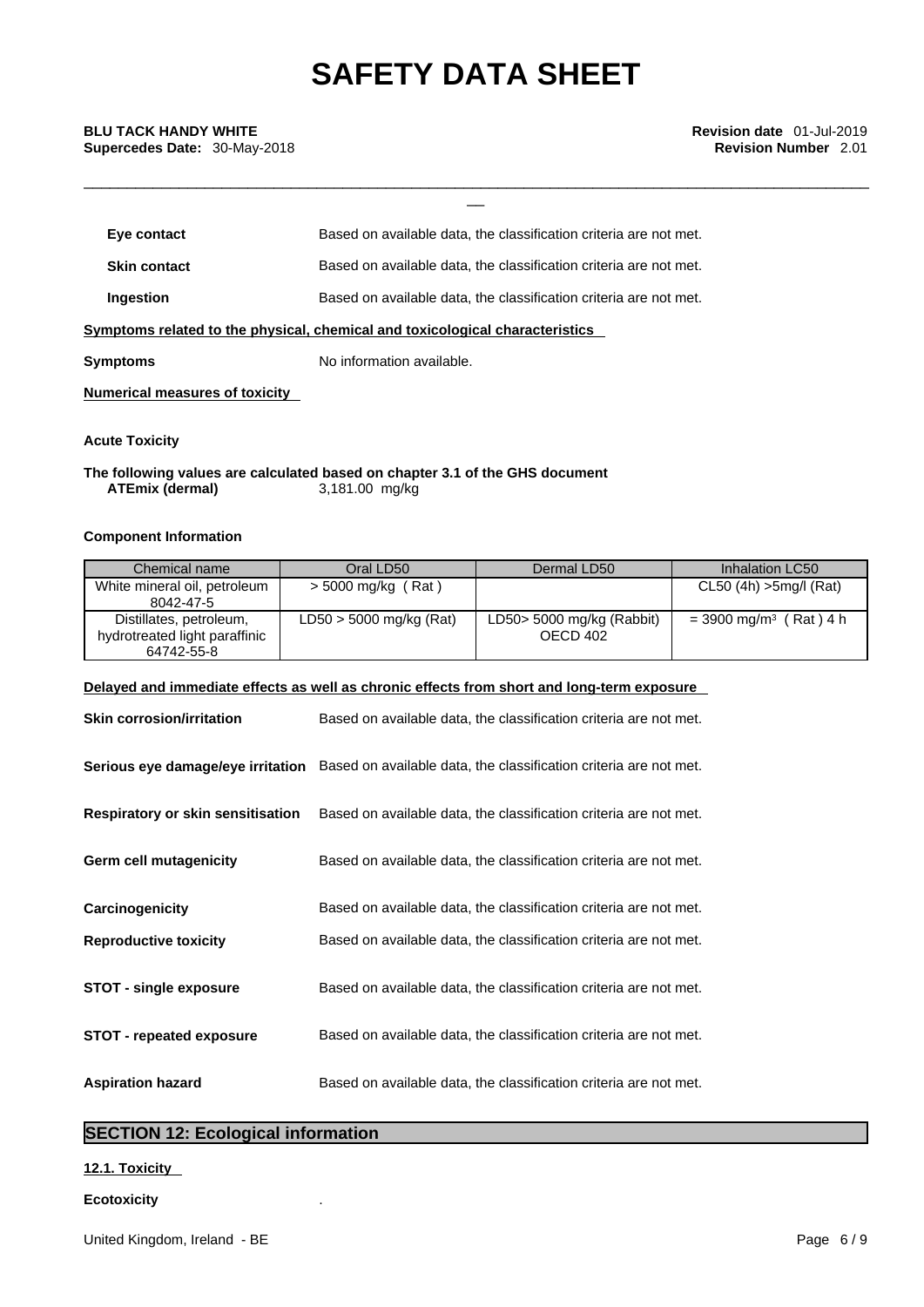\_\_\_\_\_\_\_\_\_\_\_\_\_\_\_\_\_\_\_\_\_\_\_\_\_\_\_\_\_\_\_\_\_\_\_\_\_\_\_\_\_\_\_\_\_\_\_\_\_\_\_\_\_\_\_\_\_\_\_\_\_\_\_\_\_\_\_\_\_\_\_\_\_\_\_\_\_\_\_\_\_\_\_\_\_\_\_\_\_\_\_

| Chemical name           | Algae/aquatic<br>plants | <b>Fish</b>        | Toxicity to<br>Micro-organisms | Crustacea        | M-Factor |
|-------------------------|-------------------------|--------------------|--------------------------------|------------------|----------|
| White mineral oil,      |                         | LC50: >10000mg/L   |                                | LC50 (48h) > 100 |          |
| petroleum               |                         | (96h, Lepomis      |                                | mg/l Daphnia     |          |
| 8042-47-5               |                         | macrochirus)       |                                | magna            |          |
| Distillates, petroleum, |                         | $LC50: >5000$ mg/L |                                | EC50: >1000mg/L  |          |
| hydrotreated light      |                         | (96h.              |                                | (48h, Daphnia    |          |
| paraffinic              |                         | Oncorhynchus       |                                | magna)           |          |
| 64742-55-8              |                         | mykiss)            |                                |                  |          |

# **12.2. Persistence and degradability**

**Persistence and degradability** No information available.

# **12.3. Bioaccumulative potential**

**Bioaccumulation** There is no data for this product.

# **Component Information**

| Chemical name                | <b>Partition coefficient</b> | Bioconcentration factor (BCF) |
|------------------------------|------------------------------|-------------------------------|
| White mineral oil, petroleum |                              |                               |
| 8042-47-5                    |                              |                               |

# **12.4. Mobility in soil**

**Mobility in soil** No information available.

# **12.5. Results of PBT and vPvB assessment**

**PBT and vPvB assessment** The components in this formulation do not meet the criteria for classification as PBT or vPvB. .

| Chemical name                                         | PBT and vPvB assessment         |
|-------------------------------------------------------|---------------------------------|
| White mineral oil, petroleum                          | The substance is not PBT / vPvB |
| 8042-47-5                                             | PBT assessment does not apply   |
| Distillates, petroleum, hydrotreated light paraffinic | The substance is not PBT / vPvB |
| 64742-55-8                                            |                                 |

# **12.6. Other adverse effects**

**Other adverse effects** No information available.

# **SECTION 13: Disposal considerations**

### **13.1. Waste treatment methods**

| Waste from residues/unused<br>products | Dispose of contents/container in accordance with local, regional, national, and<br>international regulations as applicable. |
|----------------------------------------|-----------------------------------------------------------------------------------------------------------------------------|
| Contaminated packaging                 | Do not reuse empty containers. Handle contaminated packages in the same way as the<br>product itself.                       |
| <b>Other information</b>               | Waste codes should be assigned by the user based on the application for which the<br>product was used.                      |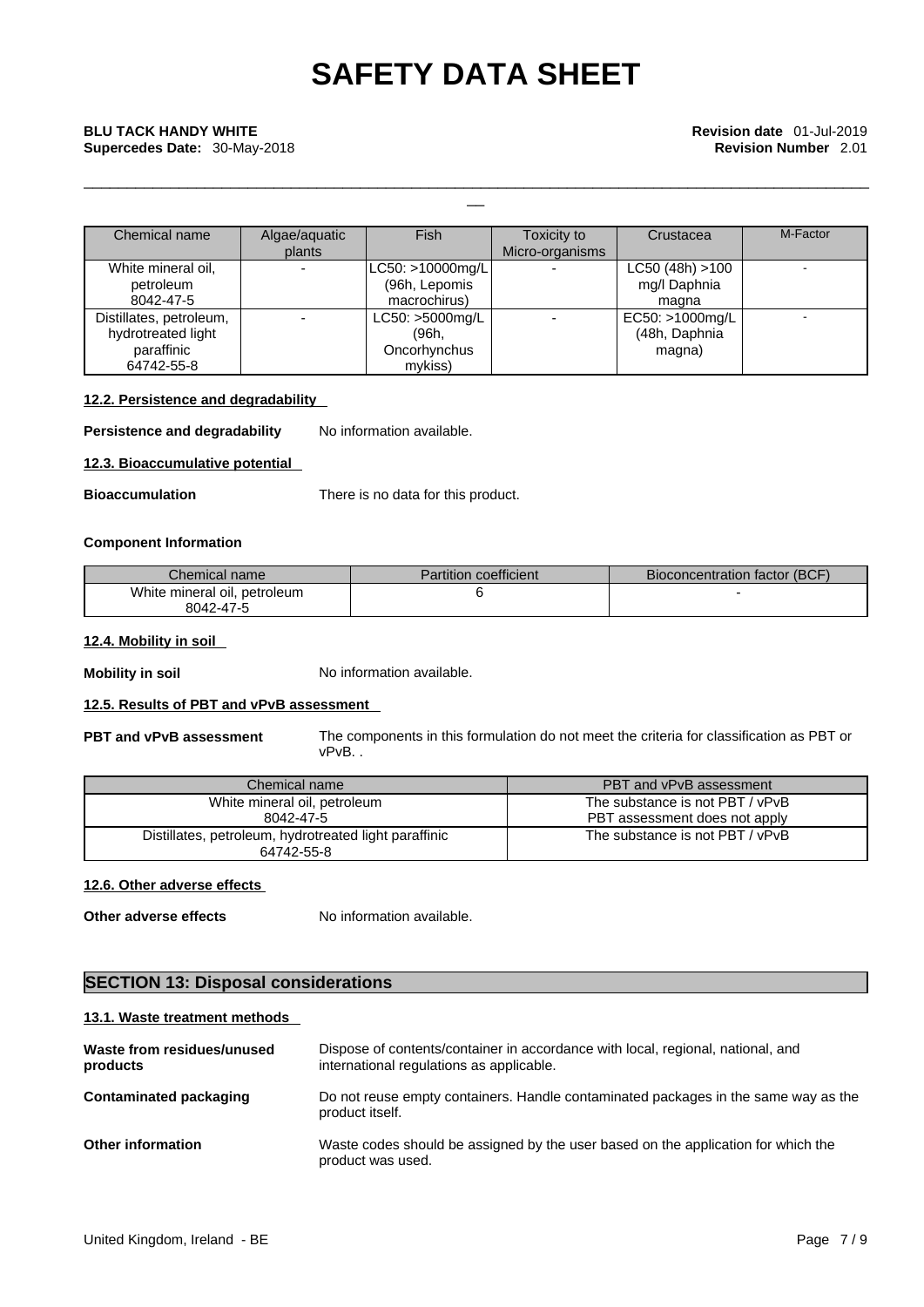\_\_\_\_\_\_\_\_\_\_\_\_\_\_\_\_\_\_\_\_\_\_\_\_\_\_\_\_\_\_\_\_\_\_\_\_\_\_\_\_\_\_\_\_\_\_\_\_\_\_\_\_\_\_\_\_\_\_\_\_\_\_\_\_\_\_\_\_\_\_\_\_\_\_\_\_\_\_\_\_\_\_\_\_\_\_\_\_\_\_\_

**BLU TACK HANDY WHITE**<br> **Supercedes Date:** 30-May-2018<br> **BLU TACK HANDY WHITE**<br> **Revision Number** 2.01<br>
Revision Number 2.01 **Supercedes Date:** 30-May-2018 **Revision Number** 2.01

# **SECTION 14: Transport information**

|             | Land transport (ADR/RID)                                                                               |                |  |
|-------------|--------------------------------------------------------------------------------------------------------|----------------|--|
|             | 14.1 UN Number                                                                                         | Not regulated  |  |
|             | 14.2 Proper Shipping Name                                                                              | Not regulated  |  |
|             | 14.3 Transport hazard class(es)                                                                        | Not regulated  |  |
|             | 14.4 Packing Group                                                                                     | Not regulated  |  |
|             | 14.5 Environmental hazards                                                                             | Not applicable |  |
|             | <b>14.6 Special Provisions</b>                                                                         | None           |  |
| <b>IMDG</b> |                                                                                                        |                |  |
|             | 14.1 UN number                                                                                         | Not regulated  |  |
|             | 14.2 Proper Shipping Name                                                                              | Not regulated  |  |
|             | 14.3 Transport hazard class(es)                                                                        | Not regulated  |  |
|             | 14.4 Packing group                                                                                     | Not regulated  |  |
|             | <b>14.5 Marine Pollutant</b>                                                                           | Np.            |  |
|             | <b>14.6 Special Provisions</b>                                                                         | None           |  |
|             | 14.7 Transport in bulk according to Annex II of MARPOL 73/78 and the IBC Code No information available |                |  |

### **Air transport (ICAO-TI / IATA-DGR)**

| 14.1 UN number                  | Not regulated  |
|---------------------------------|----------------|
| 14.2 Proper Shipping Name       | Not regulated  |
| 14.3 Transport hazard class(es) | Not regulated  |
| 14.4 Packing group              | Not regulated  |
| 14.5 Environmental hazards      | Not applicable |
| <b>14.6 Special Provisions</b>  | None           |

# **Section 15: REGULATORY INFORMATION**

# **15.1. Safety, health and environmental regulations/legislation specific for the substance or mixture**

**European Union** 

# **Registration, Evaluation, Authorization, and Restriction of Chemicals (REACh) Regulation (EC 1907/2006)**

# **SVHC: Substances of Very High Concern for Authorisation:**

This product does not contain candidate substances of very high concern at a concentration >=0.1% (Regulation (EC) No. 1907/2006 (REACH), Article 59)

#### **EU-REACH (1907/2006) - Annex XVII - Substances subject to Restriction**

This product does not contain substances subject to restriction (Regulation (EC) No. 1907/2006 (REACH), Annex XVII).

## **Substance subject to authorisation per REACH Annex XIV**

This product does not contain substances subject to authorisation (Regulation (EC) No. 1907/2006 (REACH), Annex XIV)

**Ozone-depleting substances (ODS) regulation (EC) 1005/2009** Not applicable

# **Persistent Organic Pollutants**

Not applicable